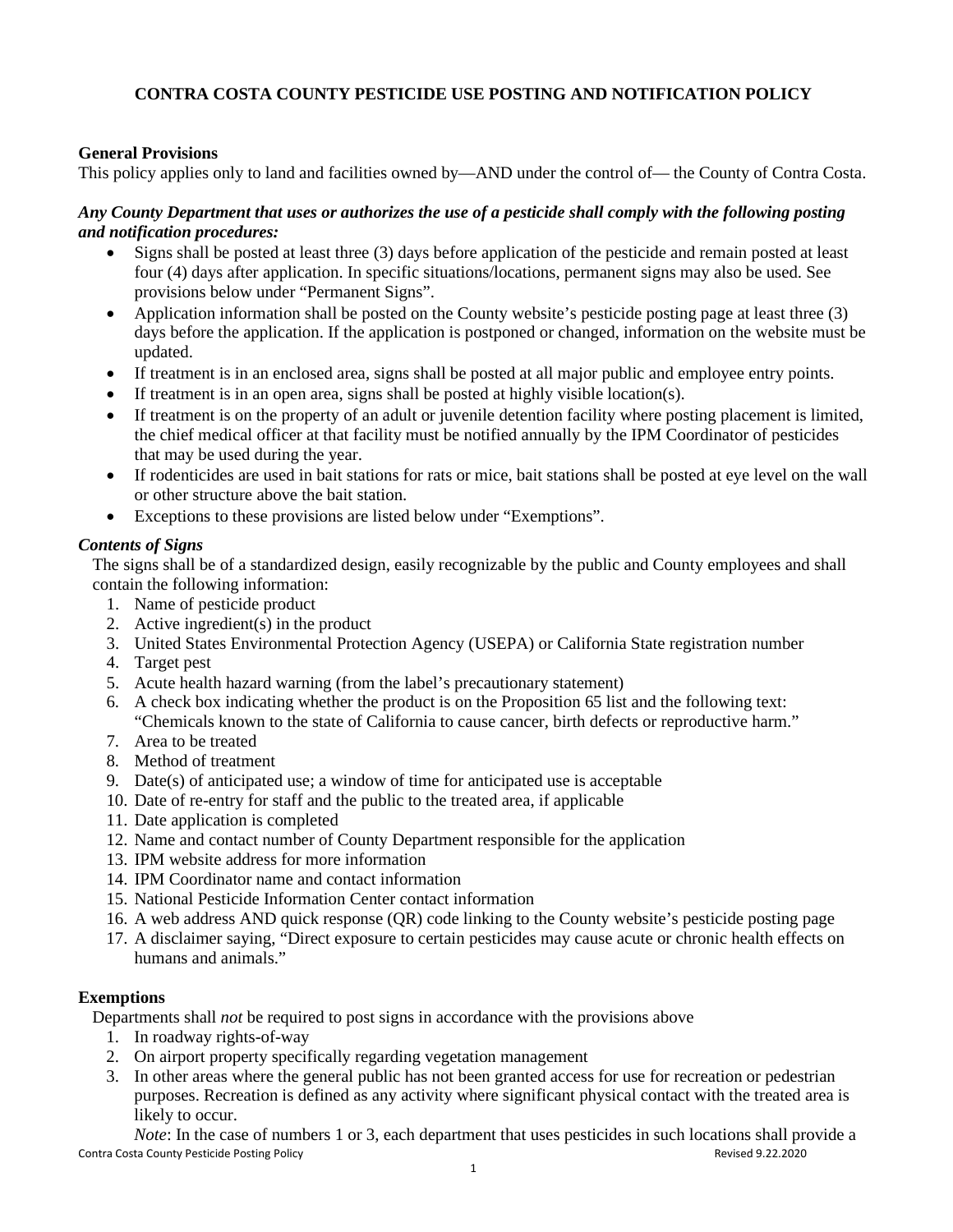public access telephone number for information about pesticide applications. The public access telephone number shall be posted in a prominent location at the department's main office building. Information provided to callers shall include all items listed under "Contents of Signs", above.

- 4. In or around County-owned buildings, if the pesticide is on a list agreed to by the IPM Coordinator and is posted in accordance with provisions under "Permanent Signs" below.
- 5. In facilities subject to *The Healthy Schools Act (HSA).* Posting requirements in such facilities will be in accordance with HSA laws and regulations as applicable. Where feasible, every effort should be made to post in a manner consistent with both HSA parameters and this policy in and around facilities that house school or childcare programs. In the event of conflicting posting and notification requirements, HSA guidelines supersede those outlined in this policy.
- 6. When using antimicrobial pesticides such as sanitizers and disinfectants intended for use on objects or surfaces. These products are pesticides and must be used according to the label by trained personnel. Annual HSA training is required by all staff who use antimicrobial pesticides at facilities that house school or childcare programs.

Any pesticide granted an emergency exemption for public health emergencies or other urgent situations by the County IPM Coordinator shall not be required to be posted prior to treatment. However, all other requirements for posting, as set forth above, shall be followed.

Use of any pesticide listed by the Organic Materials Research Institute or of any products on the FIFRA 25(b) list or in California Code of Regulations Section 6147 may be posted on the day of application. All other provisions listed above apply.

The County IPM Coordinator may, at his or her discretion, grant necessary exemptions to the posting requirements. Such exemptions will be documented with the reason for the exemption.

#### Permanent Signs

Each County building shall post a permanent sign in a prominent location with a list of pesticides that may be used in or around the structure without individual postings. Pesticides not on this list must be posted in accordance with the provisions above.

Any permanent sign shall contain the following information OR provide a link to the County website's pesticide posting page containing the following:

- a. Name of the pesticide product
- b. Active ingredient(s) in the product
- c. Acute health hazard warning (from the label's precautionary statement)
- d. Areas inside or outside the building where the pesticide might be used

Any permanent sign that does not contain items (a) through (d) above shall the include the following:

- e. A web address AND quick response (QR) code that links to additional pesticide information for all products that may be used in and around the structure
- f. A check box indicating whether any proposed product is on the Proposition 65 list along with the following text: "Chemicals known to the state of California to cause cancer, birth defects or reproductive harm."
- g. Contact number of the County Department responsible for applications

In addition to the provisions above regarding permanent signs in and around buildings, the use of permanent signs is generally discouraged.

#### *Other Uses of Permanent Signs*

Permanent signs may be an effective public communication tool in certain locations. Some areas away from County-owned or leased buildings where pesticide applications are a regular, periodic occurrence and others such as parks and walkways that are specifically intended for public recreation or pedestrian purposes may be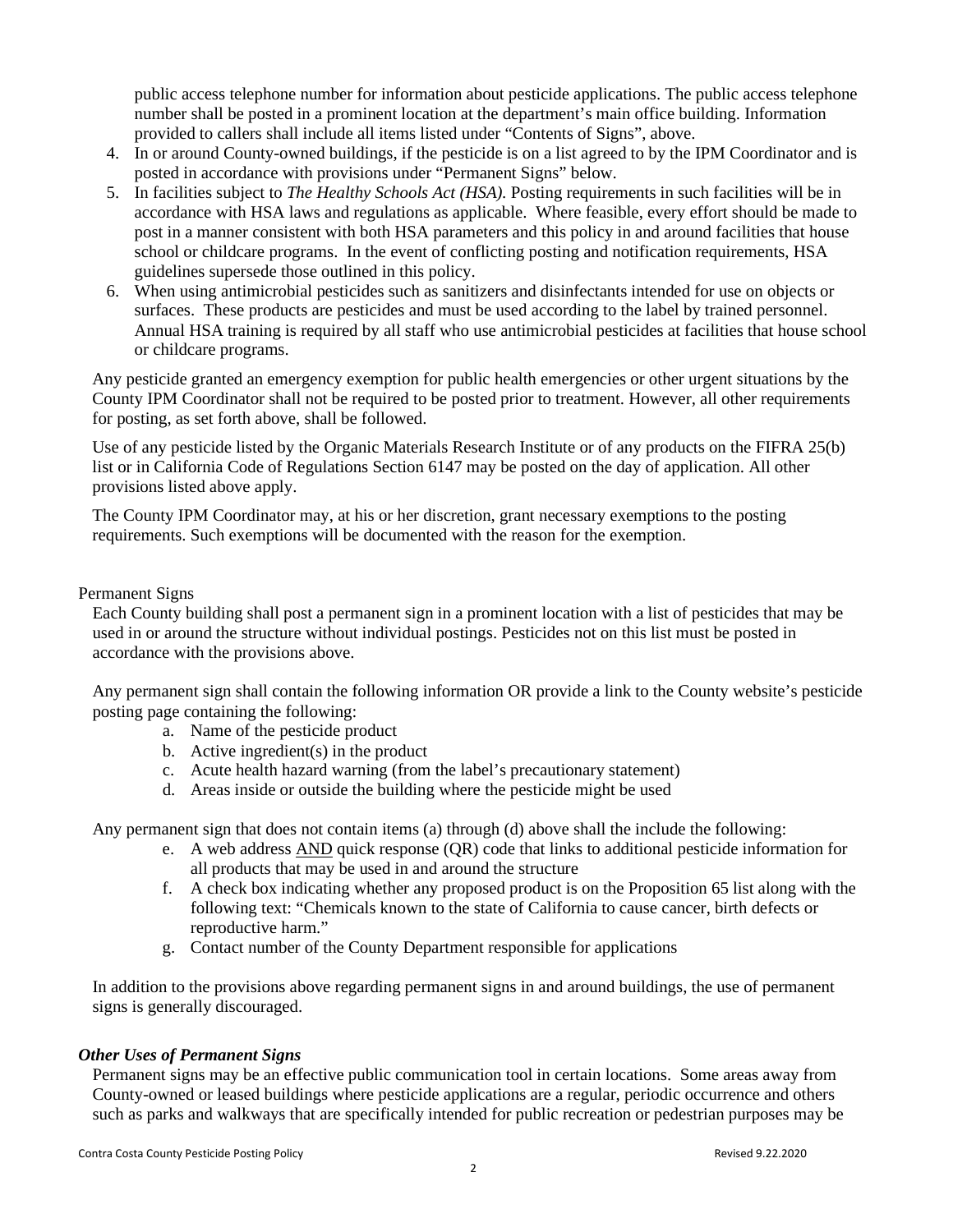appropriate. The following provisions apply:

- 1. At least three (3) days before any pesticide application, the application information must be posted on the County website's pesticide posting page. If the application is postponed or changed, information on the website must be updated.
- 2. On the actual day of the pesticide application prior to beginning application, a paper sign with the information listed above under "Contents of Signs" must be affixed to the permanent sign and remain for at least four (4) days.